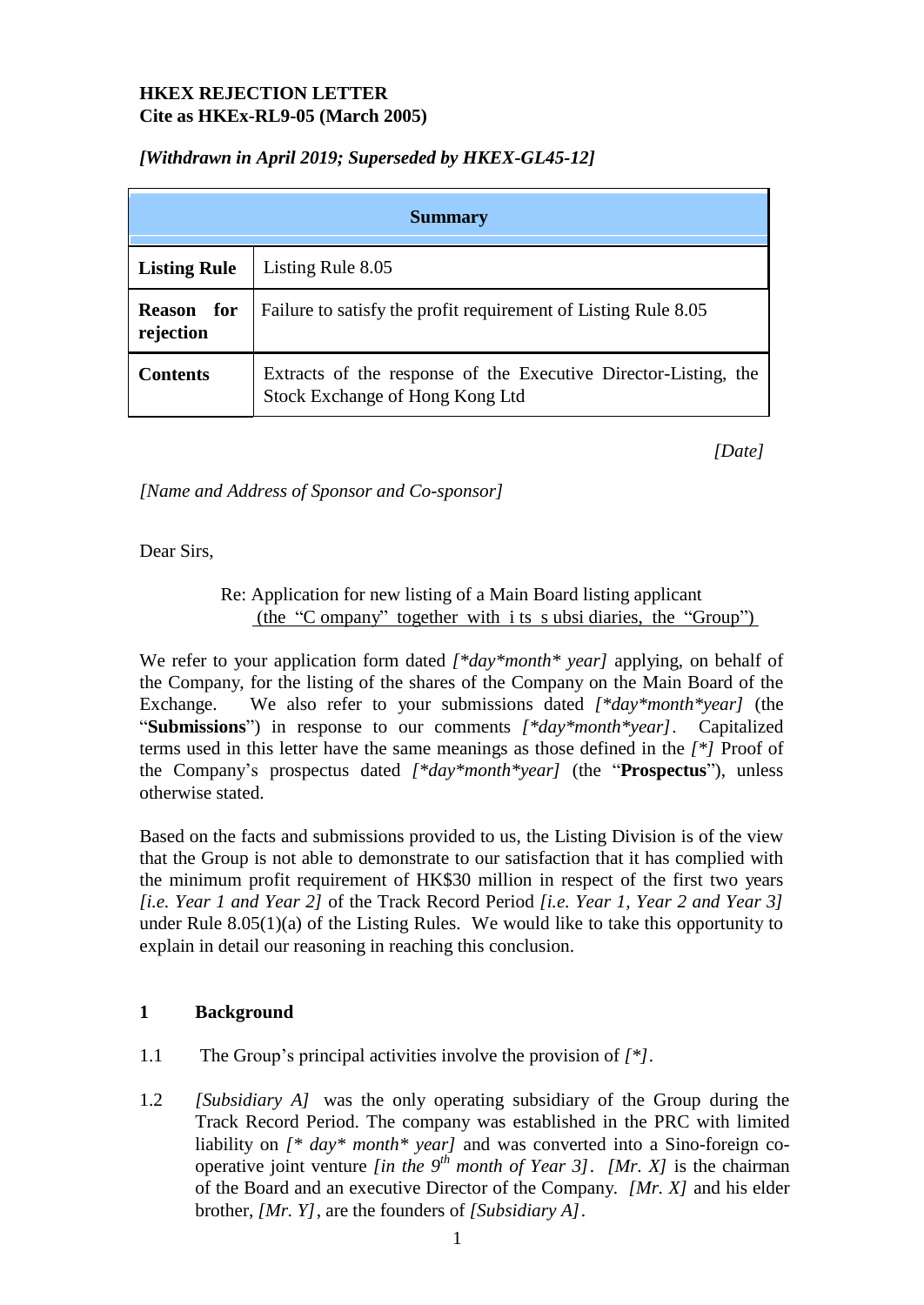- 1.3 Based on the information provided in the Prospectus and the Submissions, we note that *[Subsidiary A]* has undergone the following shareholding changes during the Track Record Period:
- *1.3.1 [From the beginning of Year 1 to immediately before the 1 st Round of Equity Transfer (mentioned in para. 1.3.2) in the 6 th month of Year 2]*

During the period from *[the beginning of Year 1 to immediately before the 1 st Round of Equity Transfer in the 6 th month of Year 2]*, *[Subsidiary A]* was then owned as to 40% and 60% by *[Mr. X] and [Mr. Y]* respectively.



## *1.3.2 [1st Round of Equity Transfer –in the 6 th month of Year 2]*

*[During the sixth month of Year 2]*, *[Mr. Y]* entered into an equity transfer agreement pursuant to which he agreed to transfer his 60% equity interest in *[Subsidiary A]* to *[SinoCo]*. *[SinoCo]* was then owned as to 80% and 20% by. *[Mr. X]* and *[Mr. Y]* respectively. *[With effect from the completion of the 1 st Round Equity Transfer]*, the effective interests of *[Mr. X]* and *[Mr. Y]* in *[Subsidiary A]* were 88% and 12% respectively.



*\* [SinoCo] does not form part of the Group during the Track Record Period and upon proposed listing*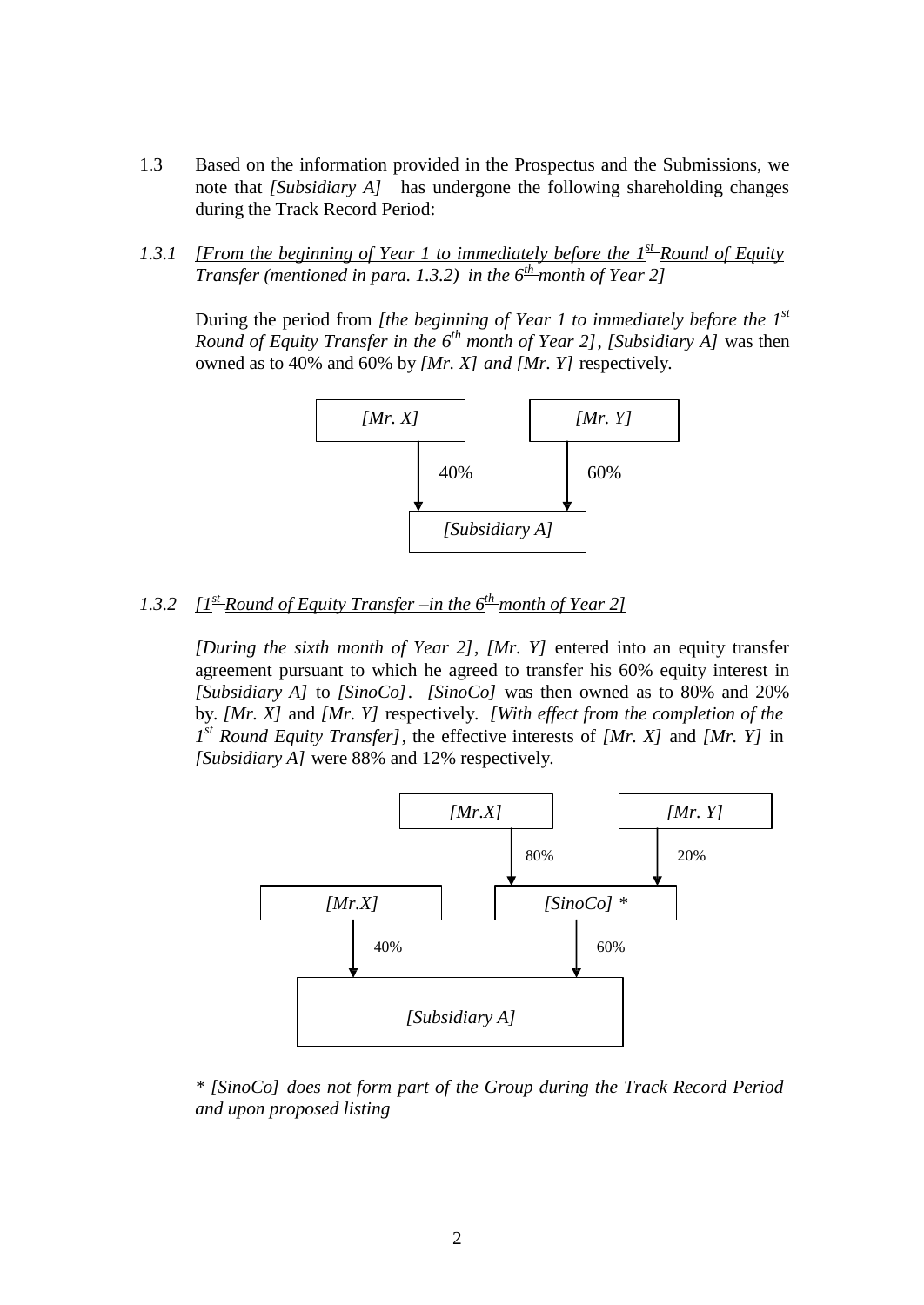*1.3.3 [Immediately after the Capital Increase in [SinoCo] in the 7 th month of Year 2 to immediately before the 2 nd Round of Equity Transfer (mentioned in para.1.3.4) in the 8th month of Year 3]*

*[In the 7th month of Year 2]*, *[SinoCo's]* registered capital was increased resulting in its shareholding interest owned as to *[approximately 90%]* and *[approximately 10%]* by *[Mr. X] and [Mr. Y] ("Capital Increase in [SinoCo]")*. respectively. As a result, *[Mr. X] and [Mr. Y]* held approximately *94%] and [6%]* effective interests respectively in *[Subsidiary A]*.

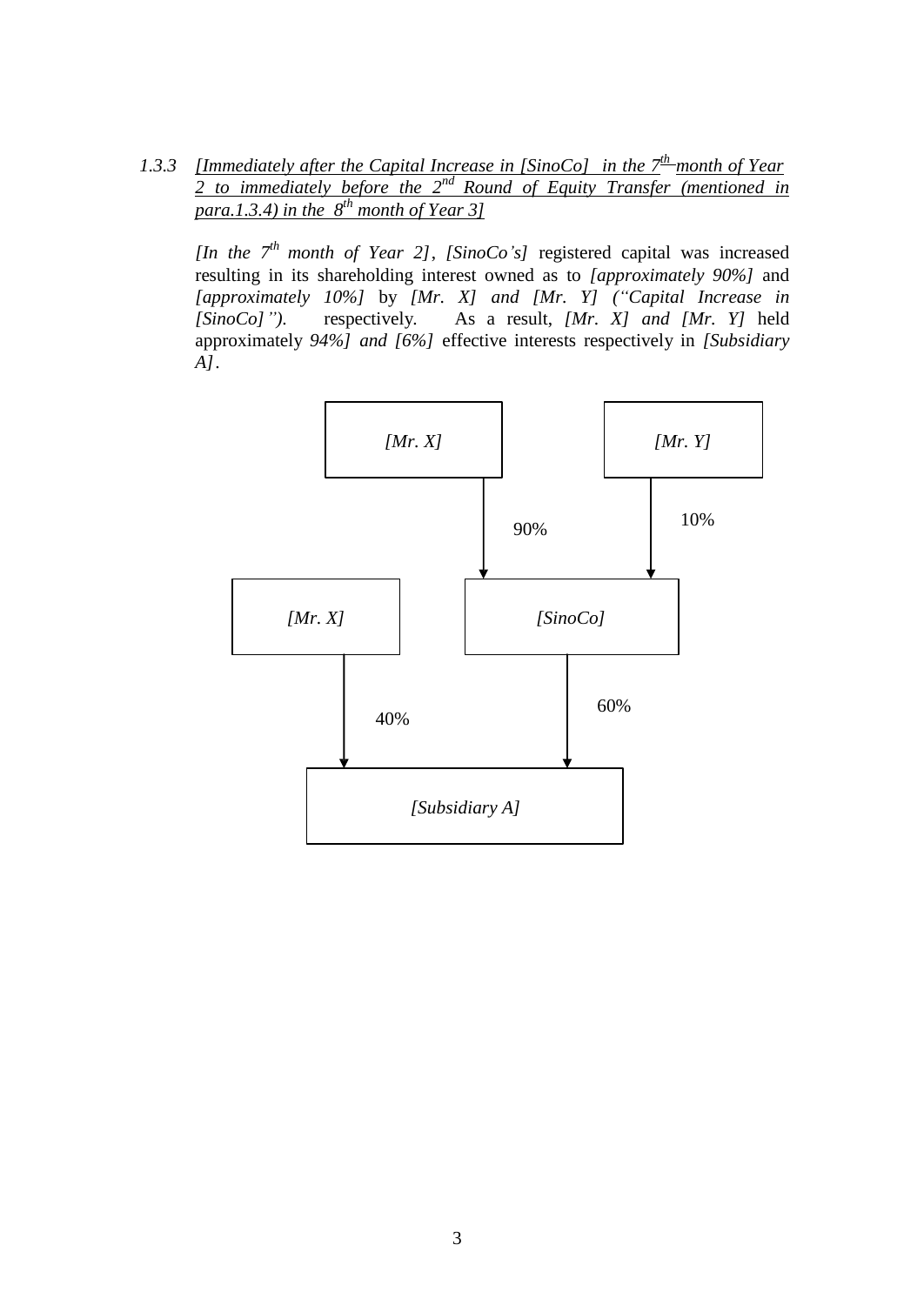## *A.3.4 [Immediately after the*  $2^{nd}$  *Round of Equity Transfer in the*  $8^{th}$  *month of Year 3 to the present]*

*[During Year 3]*, *[Mr. X]* and *[SinoCo]* entered into an equity transfer agreement with *[ForeignCo]* to acquire 40% equity interest in *[Subsidiary A]*  from *[Mr. X]* and a 35% equity interest in *[Subsidiary A]* from *[SinoCo]. [In the 8 th month of Year 3]*, *[Subsidiary A]* obtained a foreign investment enterprise approval certificate from the People's Government of the PRC and *[in the 9 th month of Year 3]*, *[Subsidiary A]* was converted from a PRC limited liability company into a Sino-foreign co-operative joint venture. As of *[day of completion of the 2 nd Round of Equity Transfer in the 8 th month of Year 3]*, *[Subsidiary A]* became owned as to 75% and 25% by *[ForeignCo]* and *[SinoCo]* respectively. As a result of this equity transfer, the effective interests of *[Mr. X]* and *[Mr. Y]* in *[Subsidiary A]* became approximately *[97.5]* and *[2.5%]* respectively.



Pursuant to [*Subsidiary A's*] articles of association and a joint venture contract taking effect from *[the completion of the 2<sup>nd</sup> Round of Equity Transfer in the 8<sup>th</sup> month of Year 3]*, all after-tax profits of *[Subsidiary A]* are distributed as to 90% to *[ForeignCo]* and as to 10% to *[SinoCo]*. The Sponsor and Co-sponsor (collectively the "**Sponsors**") submitted that while it was intended that the entire interests of *[Subsidiary A]* be injected into the Group, the *[relevant PRC regulations on the management of foreign funded enterprises in the industry of Subsidiary A]* limited the type of projects that could be undertaken by whollyowned foreign enterprises. The regulations also required at least a 25% equity interest to be held by the Chinese party (i.e. *[SinoCo]* in this case) for Sinoforeign joint venture *[enterprise in the relevant industry]*. As such, the Group's stake in *[Subsidiary A]* is limited to 75% and a co-operative joint venture was set up to satisfy the PRC regulatory requirements. The profit sharing ratio was determined so as to reflect more closely the control of *[Mr. X]* in *[Subsidiary A]*. The Group may acquire the remaining equity interest of *[Subsidiary A]*  currently held by *[SinoCo]* when such restriction is lifted.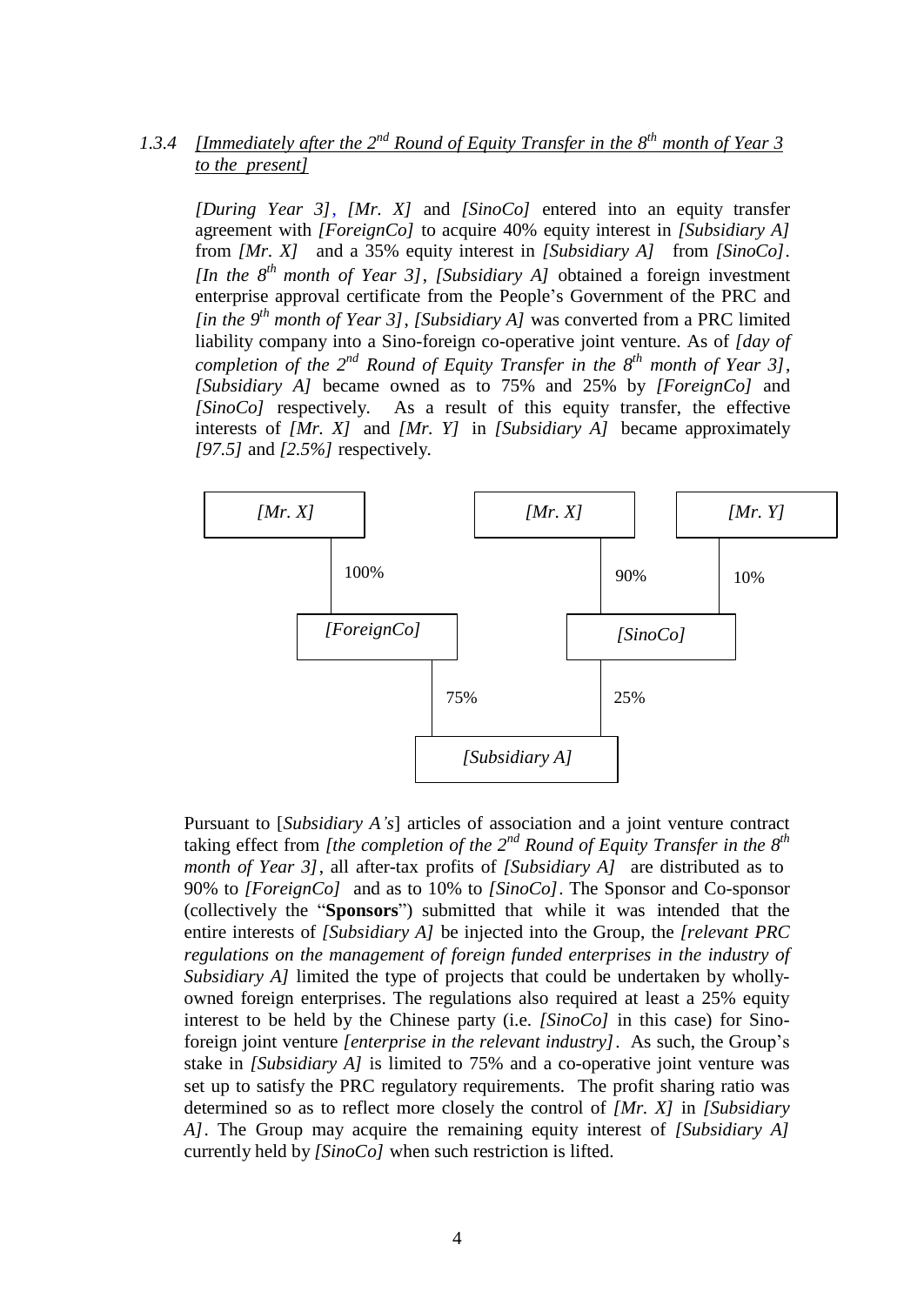### *1.3.5 Upon completion of the Offering*

The diagram below illustrates the corporate structure of the Group immediately following the completion of the Offering.



*Note 1: [HoldCo 3] and [HoldCo] 4 are pre-IPO investors Note 2: [Subsidiary B] is a wholly-owned foreign investment enterprise and was established by [ForeignCo] [after the Track Record Period]. [Portion of Letter Purposely Omitted]*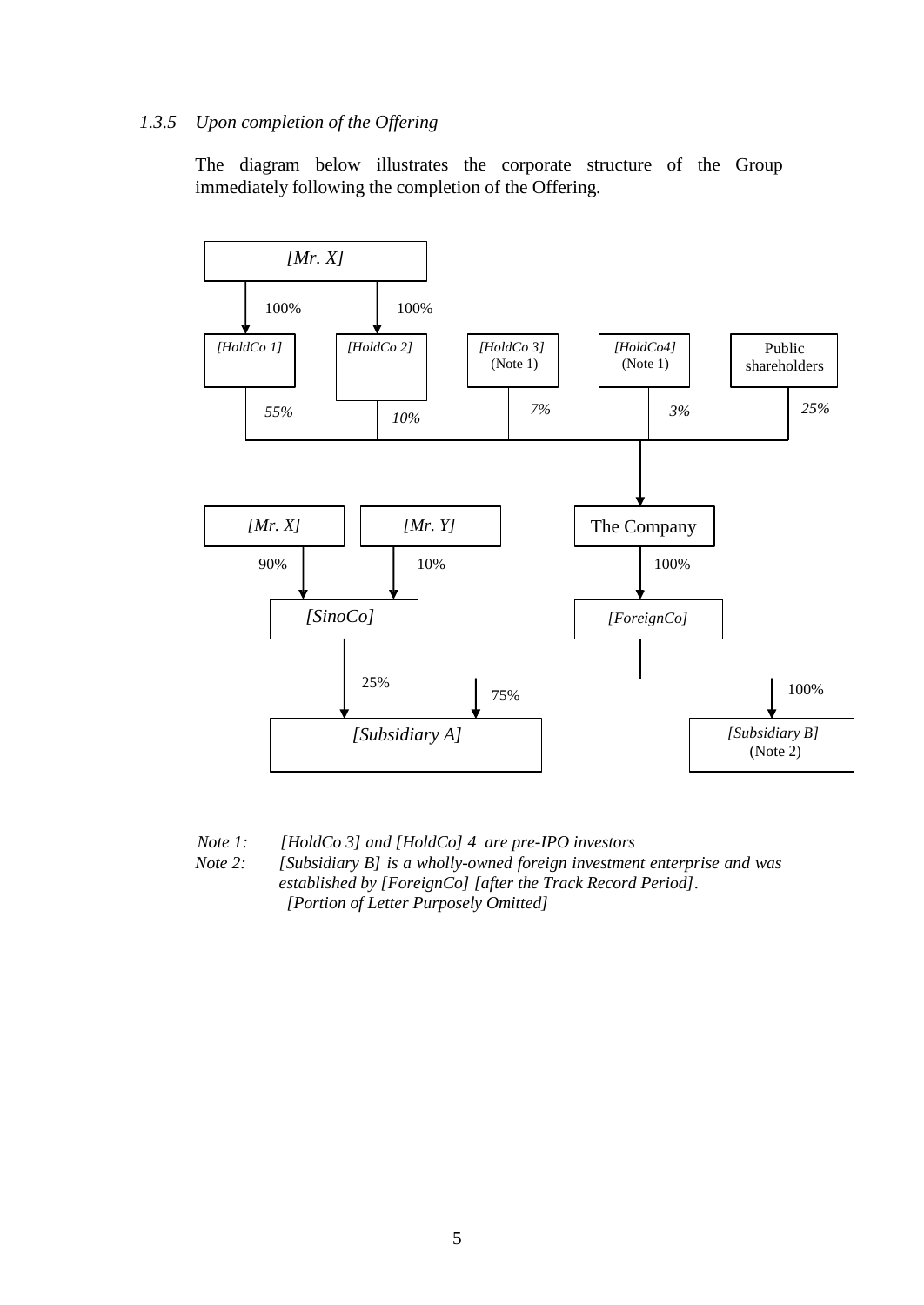#### *Control over [Subsidiary A]*

- 1.4 The Sponsors submitted that *[Mr. X]* has effective control over *[Subsidiary A]*  (or the Group) both at the shareholder's level, as well as its day-to-day management, operations, organization, accounting, financial policies, personnel, marketing and related matters throughout the Track Record Period, notwithstanding that *[Mr. X]* only held a 40% equity interest in *[Subsidiary A] [before the 1st Round of Equity Transfer in the 6 th month of Year 2].*
- 1.5 Based on the Submissions and the Prospectus, *[Mr. X]* was the legal representative, sole director and general manager of *[Subsidiary A]* from *[the beginning of Year 1 to immediately before the 2 nd Round of Equity Transfer in the*  $8^{th}$  *month of Year 3].* He was in charge of both the operational and financial aspects of *[Subsidiary A]* including, among others, the formulation of its operational plans, investment plans and proposed annual financial budgets. On this basis, he had absolute control of *[Subsidiary A]* during this period. *[Immediately after the*  $2^{nd}$  *Round of Equity Transfer to a few months after the Track Record Period],* two additional directors were appointed, namely *[Mr. Y]* and *[Mr. Z]*. However, *[Mr. Y]* had not been involved in the day-to-day management of *[Subsidiary A]*. *[Mr. X]*, with the assistance of *[Mr. Z]*, managed and operated the business of *[Subsidiary A]* during this period.
- 1.6 The Sponsors' submitted that on important matters regarding *[Subsidiary A]*, *[Mr. Y]* acted in concert with *[Mr. X]* by voting in the same manner as his brother at the two shareholders' meetings held since *[the beginning of Year 1 to immediately before the 1st Round of Equity Transfer in the 6 th month of Year 2]*. *[Mr. X]* and *[Mr. Y]* made a statement (the "**Statement**") *[shortly prior to the submission of the listing application]* to confirm that, during the period from the establishment of *[Subsidiary A]* to *[immediately before the 1 st Round of Equity Transfer in the 6 th month of Year 2]*, *[Mr. Y]* was acting in concert with *[Mr. X]* in the shareholders' meetings of *[Subsidiary A]*. *[Mr. Y]* further confirmed that *[Mr. X]* had absolute control over *[Subsidiary A]* subsequent to its shareholding change *[pursuant to the 1<sup>st</sup> Round of Equity Transfer in the*  $6^{th}$ *month of Year 2]*.

#### *Track record profit and accounting treatment*

1.7 The Group's accounts have been prepared in accordance with International Financial Reporting Standards ("**IFRS**"). Based on the Sponsors' Submissions, the Group's financial statements are prepared using the pooling of interests method as if the Group's structure (i.e. holding 75% equity interest in *[Subsidiary A]*) had been in existence throughout the Track Record Period. On the basis of the degree of control exercised by *[Mr. X]* during the Track Record Period, the Reporting Accountants, are of the view that the restructuring of *[Subsidiary A's]* shareholdings during the Track Record Period falls within the definition of "business combinations involving entities or businesses under common control" which is excluded from the scope of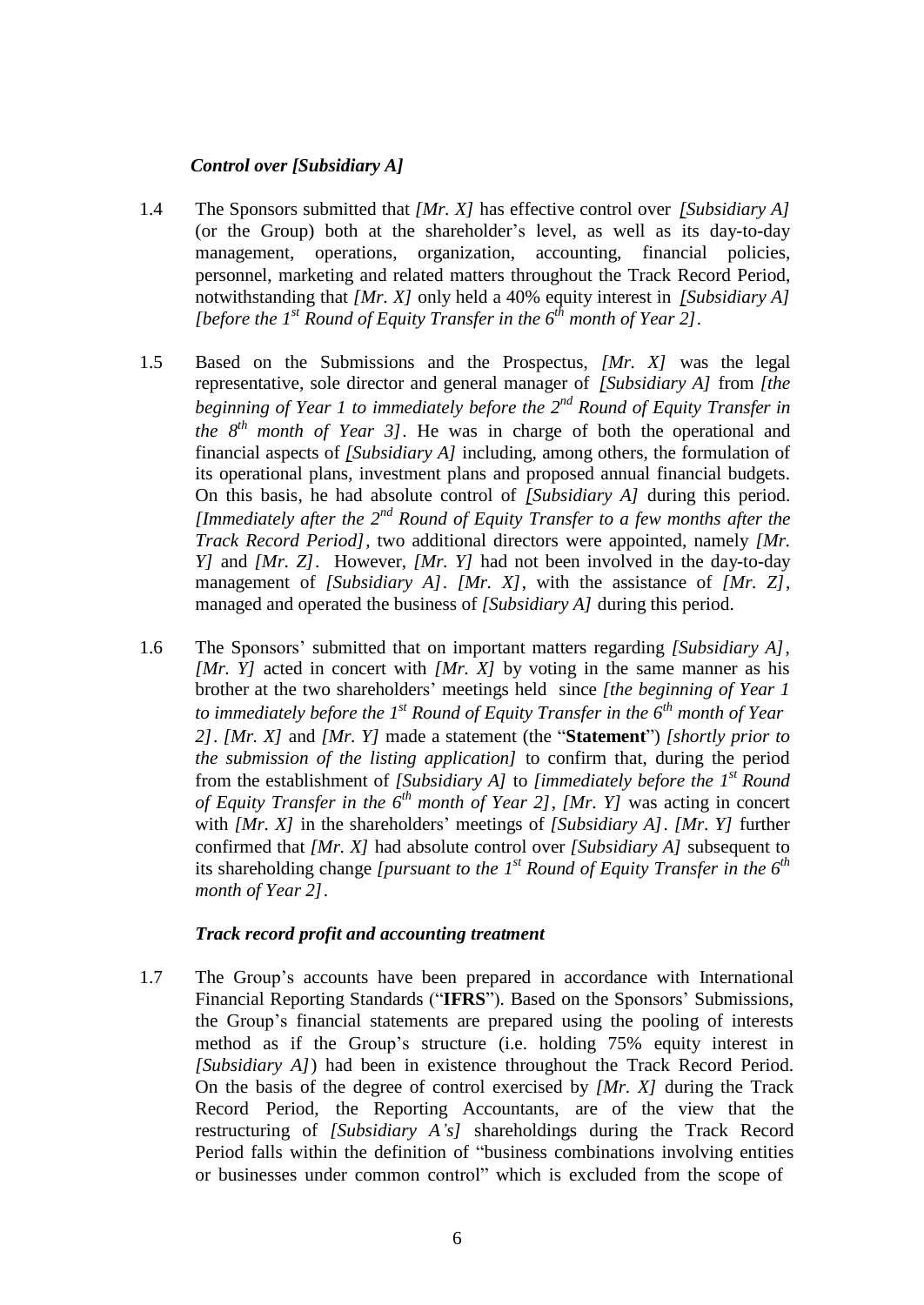IFRS 3 (the "**Common Control Exclusion**"). As such, the Group's reorganization and the restructuring of *[Subsidiary A's]* shareholding was accounted for using the pooling of interests method, and *[Subsidiary A]* was accounted for as if it had been a subsidiary of the Group throughout the Track Record Period (see paragraph 1.9).

- 1.8 The Reporting Accountants further submitted that in view of the fact that the 75% equity interest in *[Subsidiary A]* held by the Group has a 90% profit entitlement, this share of profit should be included in the accounts of the Group for the entire Track Record Period.
- 1.9 The operating results of the Group during the Track Record Period as per the Accountants' Reports and your submission *[\*day\*month\*year]* as follows:

|                                  | [Year 1] | [Year 2]          |                     | [Year 3] |
|----------------------------------|----------|-------------------|---------------------|----------|
| (HK\$'000 equivalent)            |          | <i>Before the</i> | [After the $1^{st}$ |          |
|                                  |          | $1st$ Round of    | Round of            |          |
|                                  |          | Equity            | Equity              |          |
|                                  |          | Transfer]         | Transfer]           |          |
|                                  |          |                   |                     |          |
|                                  |          | [First six]       | <i>Second six</i>   |          |
|                                  |          | months]           | months]             |          |
| Profit before minority interests | [Approx. | [Approx.          | [Approx.            | [Approx. |
|                                  | 10,0001  | 13,0001           | 16,0001             | 57,0001  |
| Minority interests               | [Approx. | [Approx.]         | [Approx.            | [Approx] |
|                                  | (1,000)  | $(1,300)$ ]       | (1,500)             | (5,700)  |
| Net profits attributable to      | [Approx. | [Approx.          | [Approx.            | [Approx. |
| shareholders                     | 9,0001   | 11,0001           | 14,0001             | 51,0001  |

*Note: The figures in the above table are based on figures denominated in RMB in the Prospectus translated at the rate of HK\$1.00 to RMB1.06. 10% minority interests were assumed throughout the Track Record Period.*

### **2 Division's view in relation to Rule 8.05(1) of the Listing Rules**

#### *Requirements under Rule 8.05(1) of the Listing Rules*

- 2.1 Rule 8.05(1) requires the new applicant to have an adequate trading record under substantially the same management and ownership. "*This means that the issuer, or its group (excluding any associated companies and other entities whose results are recorded in the issuer's financial statements using the equity method of accounting) as the case may be, must satisfy each of the following:*
	- *(a) a trading record of not less than three financial years (see Rule 4.04) during which the profit attributable to shareholders must, in respect of the most recent year, be not less than HK\$20,000,000 and, in respect of the two preceding years, be in aggregate not less than HK\$30,000,000. The profit mentioned above should exclude any*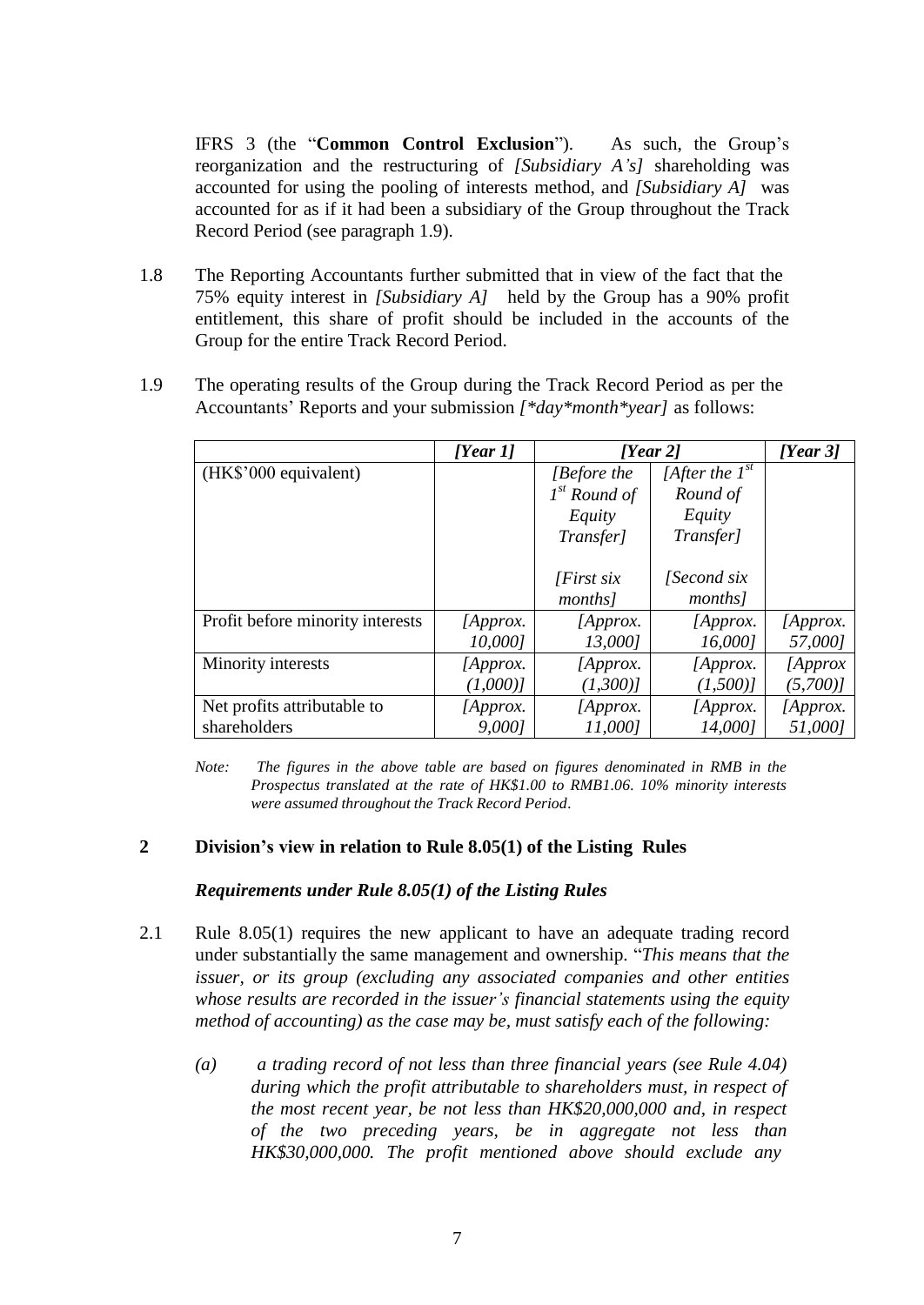*income or loss of the issuer, or its group, generated by activities outside the ordinary and usual course of its business;*

- (b) *management continuity for at least the three preceding financial years; and*
- (c) *ownership continuity and control for at least the most recent audited financial year."*
- 2.2 The Division is of the view that the Company does not meet the minimum profit requirement under Rule  $8.05(1)(a)$  of the Listing Rules, taking into account the profit attributable to the Group during the Track Record Period. It is the Division's view that in applying the minimum profits test, the Group's historical ownership interest in *[Subsidiary A]* at the relevant points in time would be taken into account. In particular, the profit attributable to shareholders of the Group for each of the three years under Rule  $8.05(1)(a)$ would be limited by the Group's interest in *[Subsidiary A]* held by *[Mr. X]* . As *[Mr. X]* held 40% interest until *[middle of Year 2]*, the profit attributable to the Group for this period is limited to 40% (on the basis that the Group may consolidate the results of *[Subsidiary A]* for this period, please refer to paragraph 3.7 below for further details). Together with *[Mr. X's]* indirect effective interests of approximately [*31.5%]* which are included in the potential listed group, the Group's aggregate profit for the *[the first two years of the Track Record Period]* would be approximately *[HK\$20.64 million]* (see paragraph 3.8 below) which is below the minimum threshold of HK\$30 million. On this basis, the Group fails the minimum profits test.
- 2.3 In arriving at our view, the Division has the following consideration:
	- (i) Rule 8.05(1)(a) applies to the group, being the issuer and its subsidiaries that is the subject of listing. In the present case it comprises *[ForeignCo]* and its 75% interest in *[Subsidiary A]*. The Group is ultimately held by *[Mr. X]*. The interest in *[Subsidiary A]*  held by *[SinoCo]* remains outside the Group and thus does not form part of the *issuer* that is the subject of listing.
	- (ii) The minimum profit test under Rule  $8.05(1)(a)$  therefore refers to the *historical profit attributable to the group* based on the equity interests held by these entities during the three year period. In addition to the exclusion of profit attributable from the interest held by *[SinoCo]*, it is also not appropriate to include the profit attributable to *[Mr. Y]*  historically in the three year track record of the Group. This is because *[SinoCo]* does not form part of the Group and *[Mr. Y's]* interest has not been and will not be included in the Group before and after listing.
	- (iii) In other words, the profit attributable to the Group would be calculated based on the rationale explained in paragraph 2.2 above. This treatment is consistent with the Division's interpretation of Rule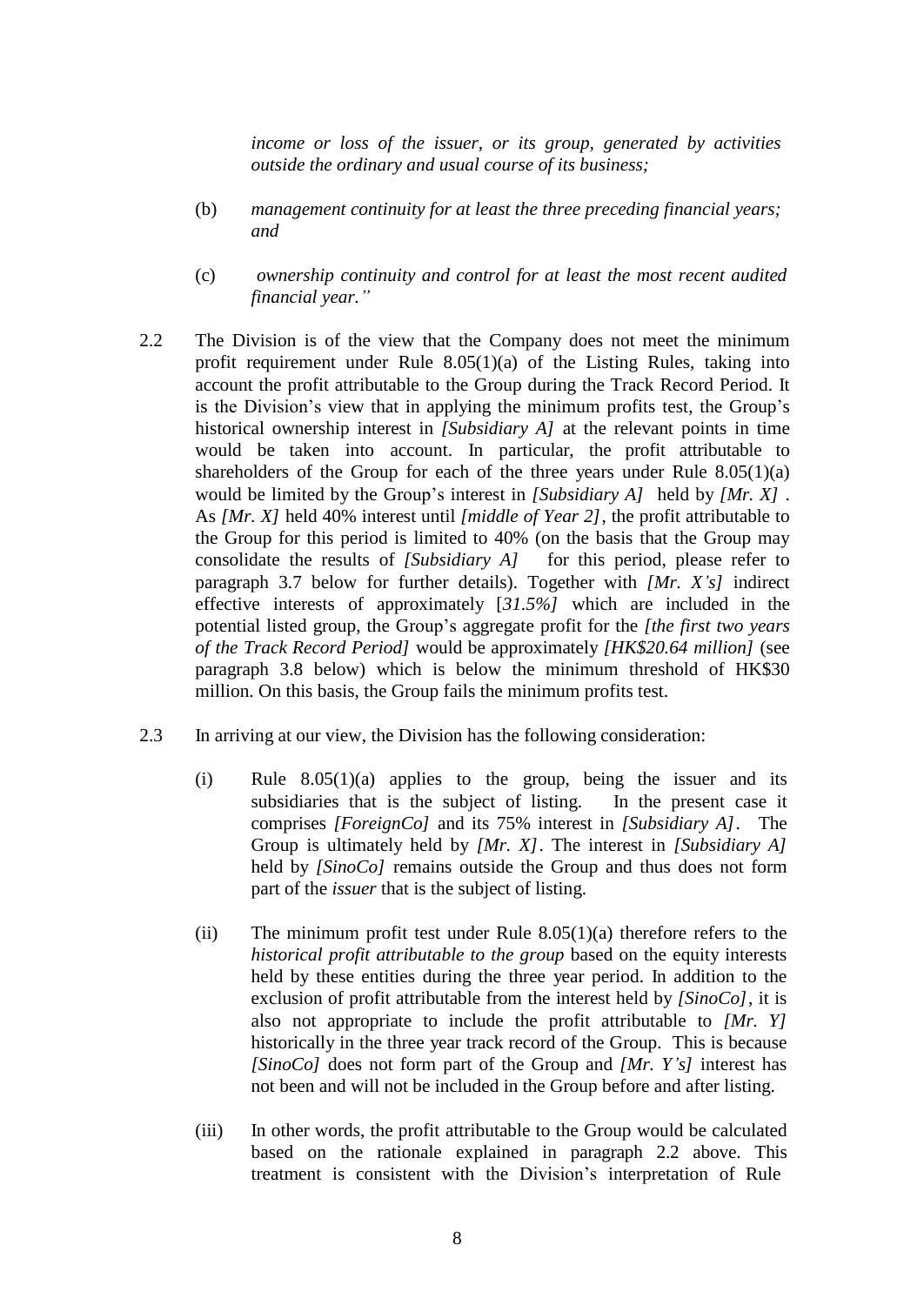$8.05(1)(a)$ , for example, if the issuer held 51% interest in a subsidiary during the first two years and acquired the remaining 49% interest (from parties outside the Group) in the third year, the profit applicable under Rule  $8.05(1)(a)$  would be the profit attributable to shareholders of 51% and 100% interest in the subsidiary for the first two years, and the third year respectively.

- (iv) The Group's accounts are currently presented on an *as if* basis taking into account its current 75% equity interest in *[Subsidiary A]* which is entitled to a 90% share of profit, applied retrospectively to the three years track record. The fact that the co-operative joint venture arrangement (with the 90% profit entitlement) only took effect from *[the completion of the 2nd Round of Equity Transfer in the 8 th month of Year 3]* was disregarded. We are of the view that accounts prepared on this basis would be pro forma accounts. Rule 8.05(1)(a) makes reference to Rule 4.04 which requires the preparation of a set of historical accounts of the Group's financial performance and not proforma accounts.
- (v) While it is the Division's view that the accounts presented under Rule 4.04 do not necessarily represent the track record profit for the purposes of assessing Rule 8.05(1)(a), it would nevertheless present the historical picture of the Group during the three years, and is the starting point for our analysis. In the present case we can see no basis to adjust the track record profit in assessing Rule 8.05(1)(a) and to include 75% of the Group's interest in *[Subsidiary A]* (with 90% share of profit) throughout the three years *[of the Track Record Period]*.
- 2.4 Based on the above, it is our view that the minimum profits test should take into account the Group's historical ownership interest in *[Subsidiary A]* at the relevant points in time. Accordingly, the Group does not comply with the minimum profit requirement of HK\$30 million in respect of the first two years of the Track Record Period under Rule 8.05(1)(a) of the Listing Rules.

## **3 Current accounting treatment for the results of** *[Subsidiary A]* **during the Track Record Period**

- 3.1 In addition to the items discussed above, we would also like to set out our views on the accounting treatment adopted by the Group. The Exchange ordinarily interprets Rule 8.05 as an eligibility standard, while requirements of Chapter 4 of the Listing Rules relate to the contents of Accountants' Report. The requirements of Chapter 4 are therefore considered separately.
- 3.2 Rule 4.08(3) requires accountants' report to be prepared in accordance with the Auditing Guideline – Prospectuses and the reporting accountant (AG 3.340) issued by the Hong Kong Institute of Certified Public Accountants. Rule 4.11 requires the financial history of results and the balance sheet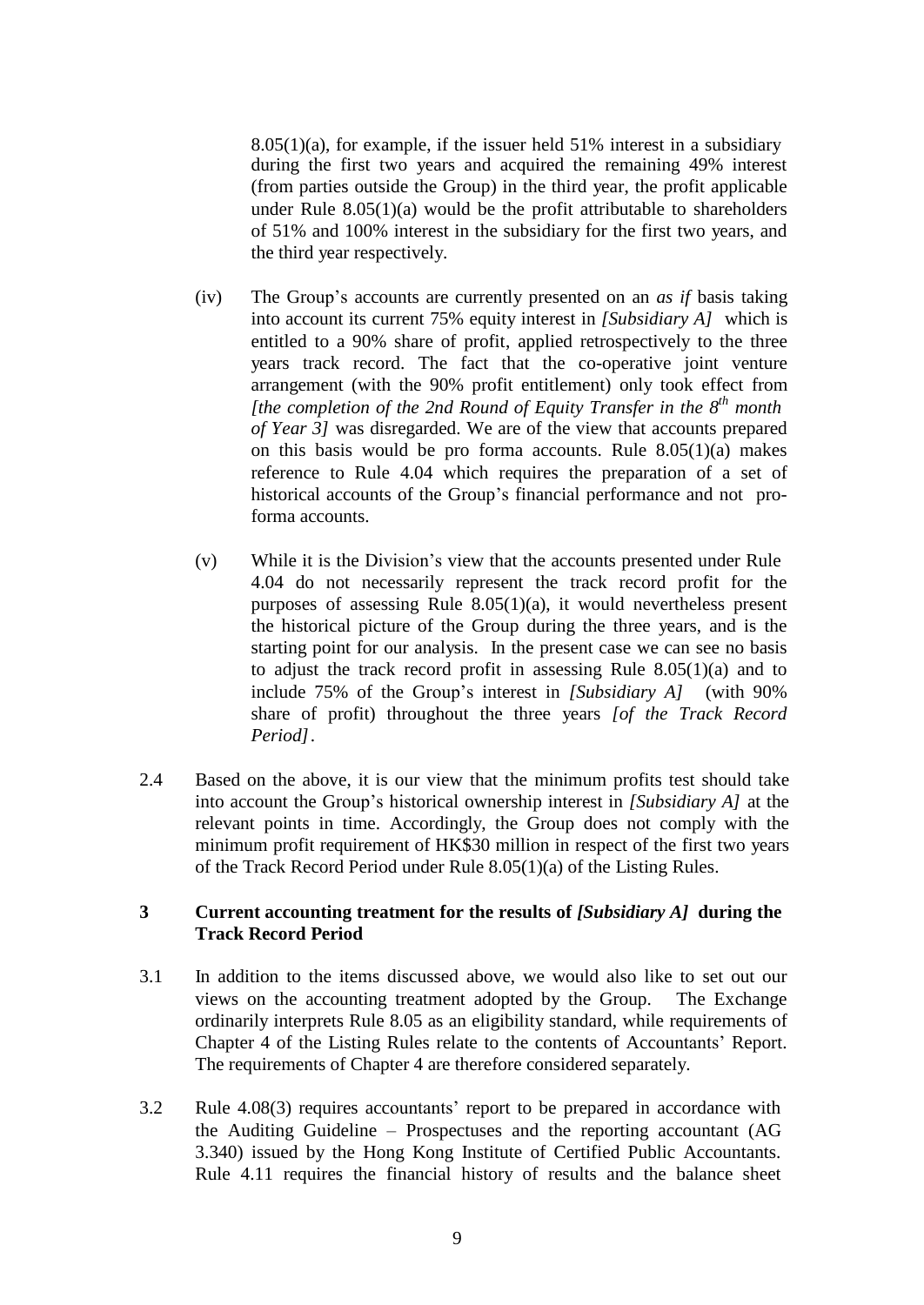included in the accountants' report must normally be drawn up in conformity with Hong Kong Financial Reporting Standards or IFRS.

- 3.3 As the group reorganization of the Company for listing takes place after the Track Record Period prior to listing, the Division is of the view that accounting treatment should in the present case be accounted for in accordance with point  $1(f)$  of Appendix 3 of AG 3.340, i.e. we agree that the combined basis could be used in accounting for the group reorganization to be taken place prior to listing. However, since the shareholding interests of the issuer changed or in substance changed throughout the Track Record Period, we are of the view that these changes should be accounted for historically in accordance with the relevant accounting standards at the relevant points in time, i.e. for the present case, IFRS. The interests that the Group could combine should be *[Mr. X's]* respective interest at the different points in time during the Track Record Period and should not include *[Mr. X's]* remaining indirect interests held through *[SinoCo]* as these interests remain outside the Group and do not form part of the issuer's interests. Therefore, the Division disagrees with the percentage of interests used by the Company for the combination accounts. Such treatment does not reflect *[Mr. X's]* interests during the relevant periods.
- 3.4 Paragraph 11 of IFRS 3 "Business Combination" states that "*A group of individuals shall be regarded as controlling an entity when, as a result of contractual arrangements, they collectively have the power to govern its financial and operating policies so as to obtain benefits from its activities. Therefore, a business combination is outside the scope of this IFRS when the same group of individuals has, as a result of contractual arrangements, ultimate collective power to govern the financial and operating policies of each of the combining entities so as to obtain benefits from their activities, and that ultimate collective power is not transitory*".
- 3.5 The Reporting Accountants consider that in view of the Statement and the control over *[Subsidiary A]* demonstrated by *[Mr. X]*, the restructuring of *[Subsidiary A's]* shareholding is a business combination described under paragraph 11 of IFRS 3 and accordingly, is outside the scope of IFRS 3 which requires the adoption of acquisition accounting. The Division disagrees with the proposition that if a business combination falls within a business combination under common control in IFRS 3, the pooling of interests method could then be applied as a default. Further justification on why the pooling of interests method is appropriate having regard to the generally accepted principles supporting the pooling of interests method is required before applying such a basis of accounting.
- 3.6 The Division also questions whether, given that *[Mr. X]* held a minority interest (i.e. 40%) in *[Subsidiary A]* up to *[the middle of Year 2]*, the Group is in a position to consolidate the results of *[Subsidiary A]* or alternatively, whether its results should be accounted for under the equity accounting method.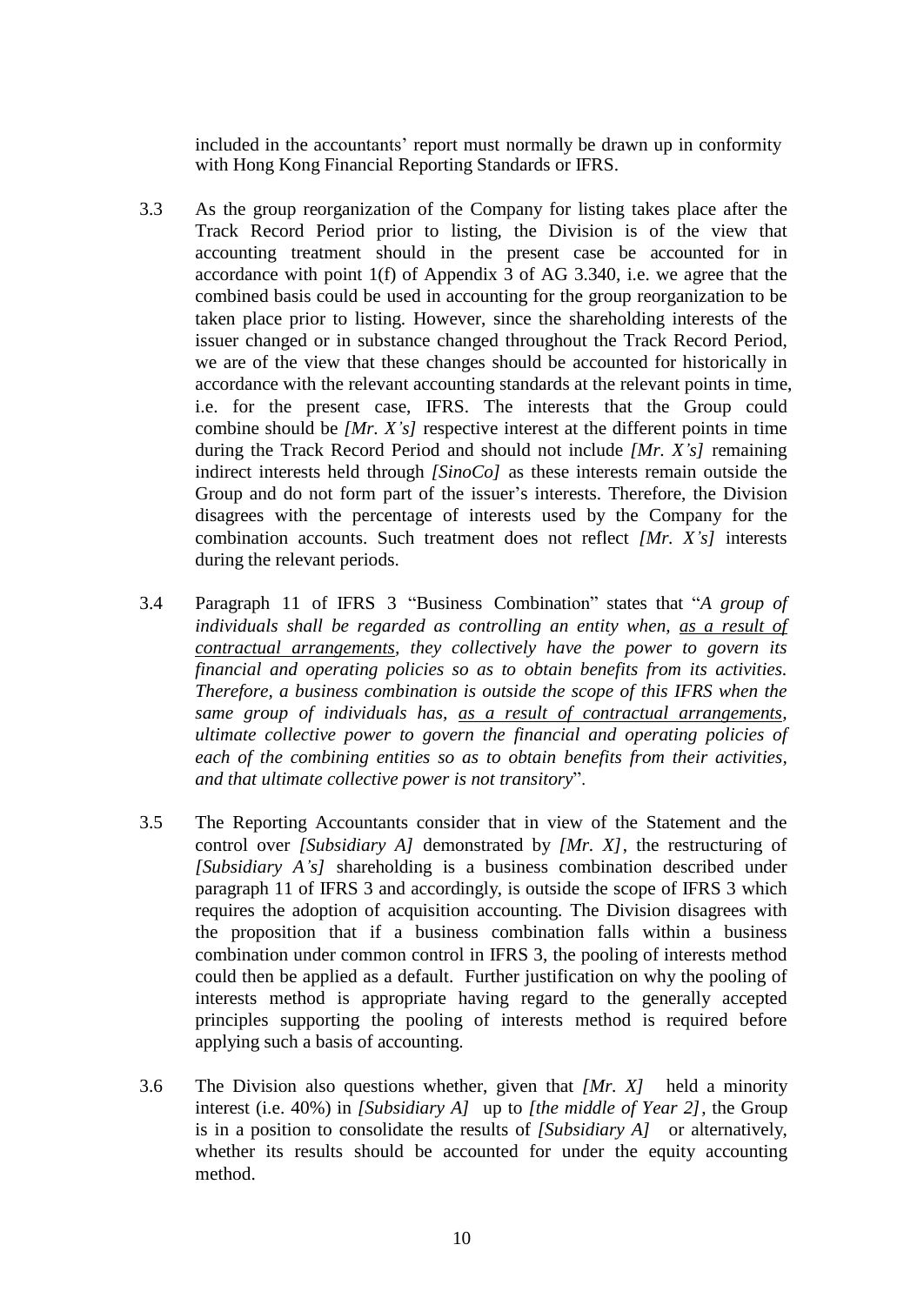- 3.7 The Sponsors submitted that *[Mr. X]* has effective control over *[Subsidiary A]*  (see paragraphs 1.4 and 1.5 above). IAS 27 defines control to be *the power to govern the financial and operating policies of an entity so as to obtain benefits from its activities*. While the Sponsors submitted that *[Mr. X]* has effective control, the question of whether he has the *power* to control *[Subsidiary A]* has not been established to our satisfaction. In particular, we are concerned that the Statement, which was only signed by *[Mr. X]* and *[Mr. Y] [shortly prior to the submission of the listing application]*, represents an artificial means to provide evidence on the application of a retrospective basis to support a more favourable accounting treatment for the applicant in an attempt to meet the track record requirement. In the event that the Group could not meet the condition for consolidation under IAS 27, the Group would be unable to consolidate the results of *[Subsidiary A]* for the period until *[the middle of Year 2]*. Please also see our views quoted in paragraph 3.3 above regarding the application of the retrospective basis.
- 3.8 Subject to the Sponsors and Reporting Accountants establishing the basis for consolidation of *[Subsidiary A]* throughout the Track Record Period, it is our view that the profit attributable to the Group would be calculated having regard to the Group's interest in *[Subsidiary A]* as follow:
	- (i) 40% interest in *[Subsidiary A]* from *[the beginning of Year 1 to immediately before the completion of the 1 st Round of Equity Transfer in the 6 th month of Year 2]*;
	- (ii) upon acquisition of a 60% interest in *[Subsidiary A]* by *[SinoCo] [pursuant to the 1 st Round of Equity Transfer in the 6 th month of Year2]*, it is arguable that an additional indirect interest in *[Subsidiary A]* of 28% held through *[SinoCo]* is included (i.e. 80% of (60% -25%)). Given that 25% interest in *[Subsidiary A]* held by *[SinoCo]* remained outside the Group after the proposed listing, only *[Mr. X's]* indirect interest in the 35% interest acquired would be included;
	- (iii) *[Approximately 71.5%] [upon completion of the 1 st Round of Equity Transfer in the*  $6<sup>th</sup>$  *month of Year* 2*]*, taking into account the additional capital injection by *[Mr. X]* which increased his interest in *[SinoCo]*  to *[approximately 90%]* (i.e. an additional 10 % of 35%); and
	- (iv) based on profit attributable to 75% equity interest (i.e. 90%) from *[the 8 th month of Year 3]*, after acquisition of the interest by *[ForeignCo]* and its conversion into a co-operative joint venture.

Profit attributable to shareholders for *[the first two years of the Track Record Period]* would then be shown as follows and would equal approximately *[HK\$20.64 million]* in aggregate: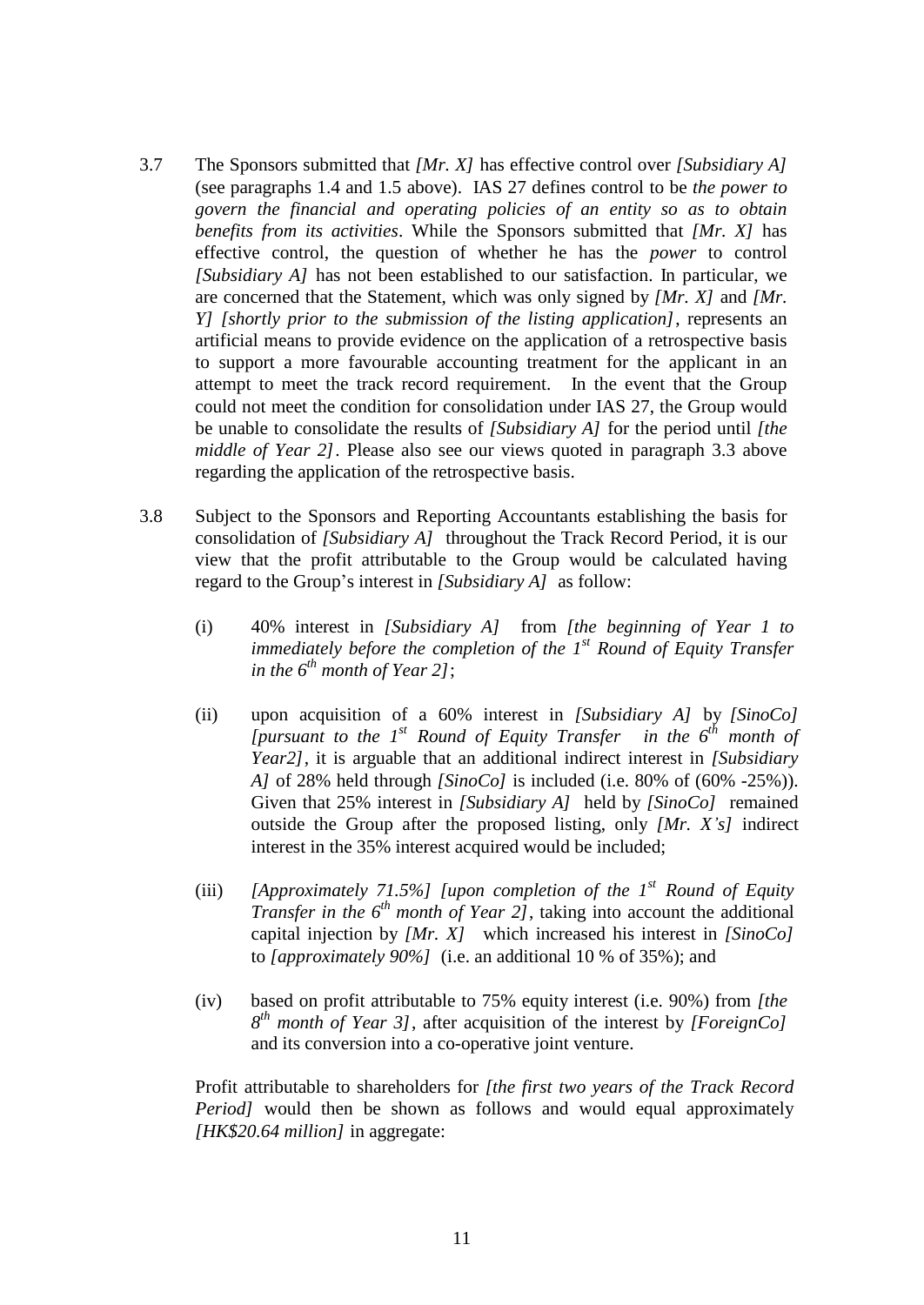|                                         | [Year 1]   | [Year 2]             |                        |
|-----------------------------------------|------------|----------------------|------------------------|
| (HK\$'000 equivalent)                   |            | [Before the $I^{st}$ | $I^{st}$<br>[After the |
|                                         |            | Round<br>$\int$      | round of Equity        |
|                                         |            | Equity               | Transfer]              |
|                                         |            | Transfer]            |                        |
|                                         |            |                      | <i>Second</i>          |
|                                         |            | $First$ six          | six                    |
|                                         |            | months]              | months]                |
| Profit before minority interests        | [Approx.   | [Approx.]            | [Approx.]              |
|                                         | 10,0001    | 13,000]              | 16,0001                |
| Minority interests                      | [Approx.   | [Approx.             | [Approx.               |
|                                         | (6,000)    | (7,800)              | (4,560)                |
|                                         |            |                      |                        |
|                                         | $160\%$ of | $160\%$ of           | $128.5\%$ of           |
|                                         | 10,0001    | 13,000]              | 16,0001                |
| Net profit attributable to shareholders | [Approx.   | [Approx.             | [Approx.               |
|                                         | 4,0001     | 5,2001               | 11,440]                |

*Note: The figures in the above table are based on figures denominated in RMB in the Prospectus and your submission dated [\*day\*month\*year] translated at the rate of HK\$1.00 to RMB1.06.*

## **4 Conclusion**

- 4.1 The Division has decided to reject the listing application of the Company as it fails to meet the minimum profit requirement under Rule  $8.05(1)(a)$  of the Listing Rules *[for the first two years of the Track Record Period].*
- 4.2 In relation to the accounting treatment adopted by the Group, the Division is of the following views:
	- (i) the Group's accounts should be presented on a combined basis showing *[Mr. X's]* respective interest at the different points in time during the Track Record Period; and
	- (ii) the Group has yet to demonstrate that it has the power to control *[Subsidiary A]* , and on that basis it is not clear whether the consolidation of the Group's 40% interest in *[Subsidiary A]* for the period up to *[the middle of Year 2]* is appropriate.

Please note that the above does not represent the only material issue identified by the Listing Division which may affect the proposed listing of the Company.